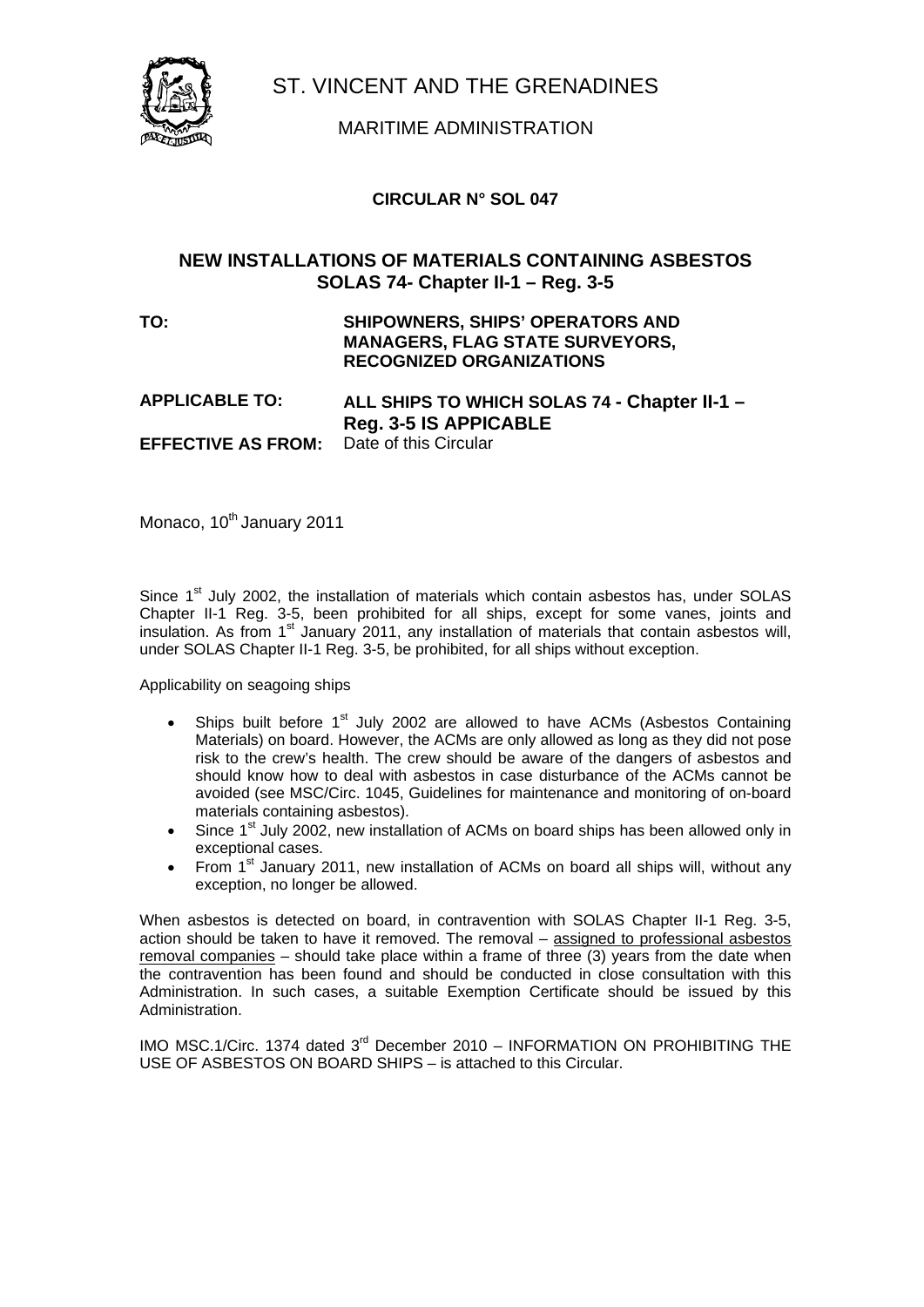



LONDON SE1 7SR<br>735 7611 Fax: +44 (0)20 7587 3210

Ref. T1/2.04 MSC.1/Circ.1374 3 December 2010

# **INFORMATION ON PROHIBITING THE USE OF ASBESTOS ON BOARD SHIPS**

1 The Maritime Safety Committee, at its eighty-eighth session (24 November to 3 December 2010), approved information on prohibiting the use of asbestos on board ships, as set out in the annex, with the aim of raising awareness about the dangers involved among parties concerned.

2 Member Governments, in their capacity as flag, port or coastal States, as well as international organizations concerned, are invited to note the information provided herein and bring it to the attention of all parties concerned (including maritime Administrations, recognized organizations, port authorities, shipbuilders and ship repairers, and equipment suppliers), requesting them to make use of it as it may be deemed appropriate.

\*\*\*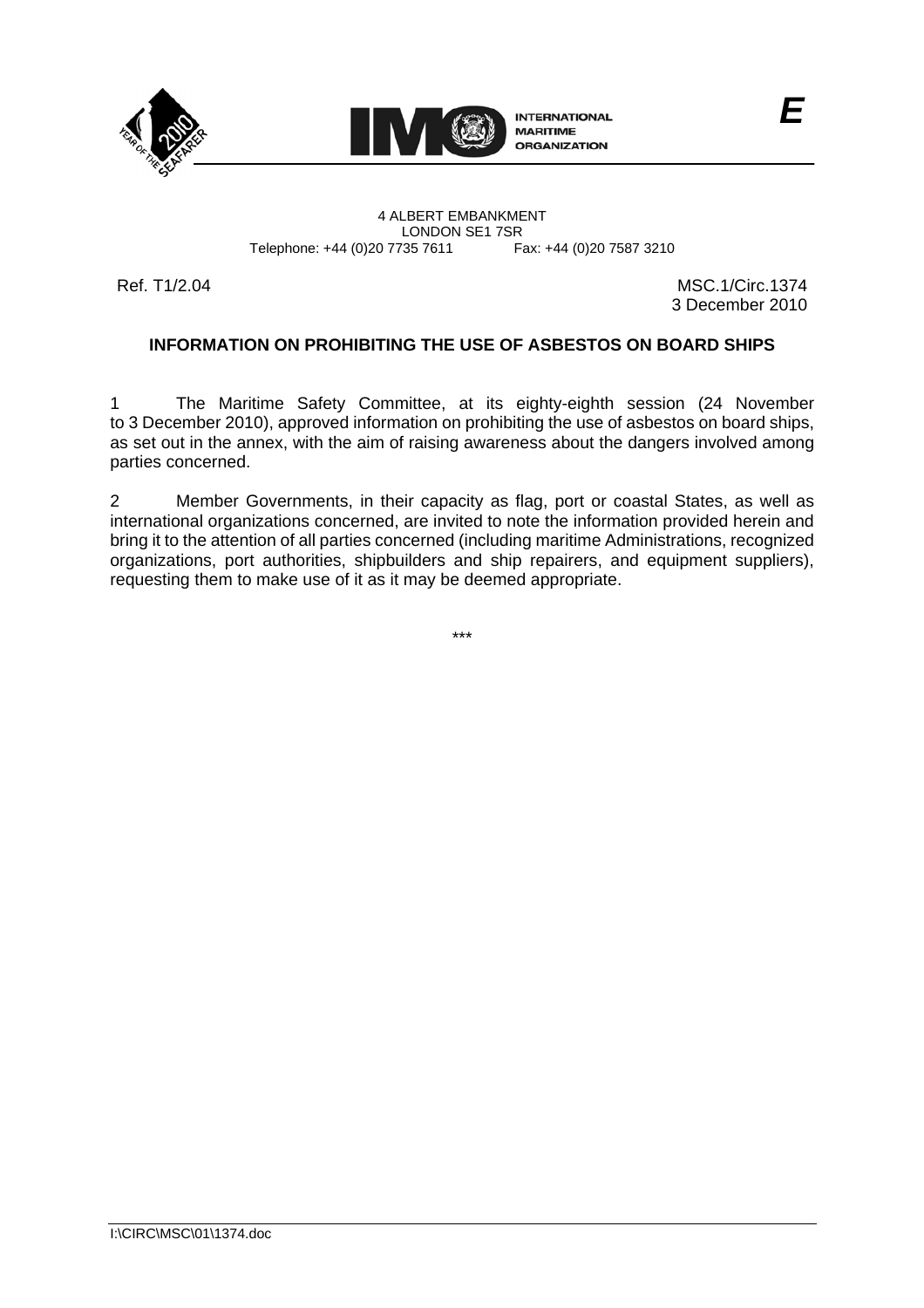# **ANNEX**

### **INFORMATION ON PROHIBITING THE USE OF ASBESTOS ON BOARD SHIPS**

#### **Introduction**

1 Since 1 July 2002, the installation of materials that contain asbestos has, under SOLAS regulation II-1/3-5, been prohibited for all ships, except for some vanes, joints and insulation. From 1 January 2011, any installation of materials that contain asbestos will, under SOLAS regulation II-1/3-5, be prohibited, for all ships without exceptions.

2 Despite the clear and unambiguous prohibition of asbestos containing materials (ACMs), asbestos is still found on various locations on board ships. During inspections, asbestos has been found in such places as fire blankets, joints and insulation materials, types of sealants, friction material for brakes, wall and ceiling coverings, cords, remnants, electric fuses, etc. Moreover, ships that initially were free of asbestos appear to have asbestos on board as a result of repairs at shipyards and/or of purchasing spare parts at a later stage.

#### **Purpose**

- 3 The purpose of this circular is to:
	- .1 raise awareness among maritime Administrations, recognized organizations, shipbuilders and ship repairers, equipment suppliers and all other parties concerned of the fact that asbestos is still being used on ships, notwithstanding its prohibition as stated in paragraph 1 above;
	- .2 highlight that the principal means of addressing the issue of asbestos being found on board ships in contravention of the aforementioned provisions of SOLAS rests with shipyards and ship suppliers purchasing and installing asbestos free material;
	- .3 underline the importance of proper training of surveyors and inspectors in detecting asbestos and ACMs on board ships;
	- .4 prevent any further use of asbestos on board ships; and
	- .5 stress the importance of maritime Administrations taking appropriate action in case ACMs are found on board ships, in contravention of the aforementioned provisions of the SOLAS Convention.

#### **Applicability on seagoing ships**

4 Ships built before 1 July 2002 are allowed to have ACMs on board. However, the ACMs are only allowed as long as they do not pose a risk to the crew's health. The crew should be aware of the dangers of asbestos and should know how to deal with asbestos in case disturbance of the ACMs cannot be avoided<sup>1</sup>.

 $\frac{1}{1}$ Refer to MSC/Circ.1045, Guidelines for maintenance and monitoring of on-board materials containing asbestos.